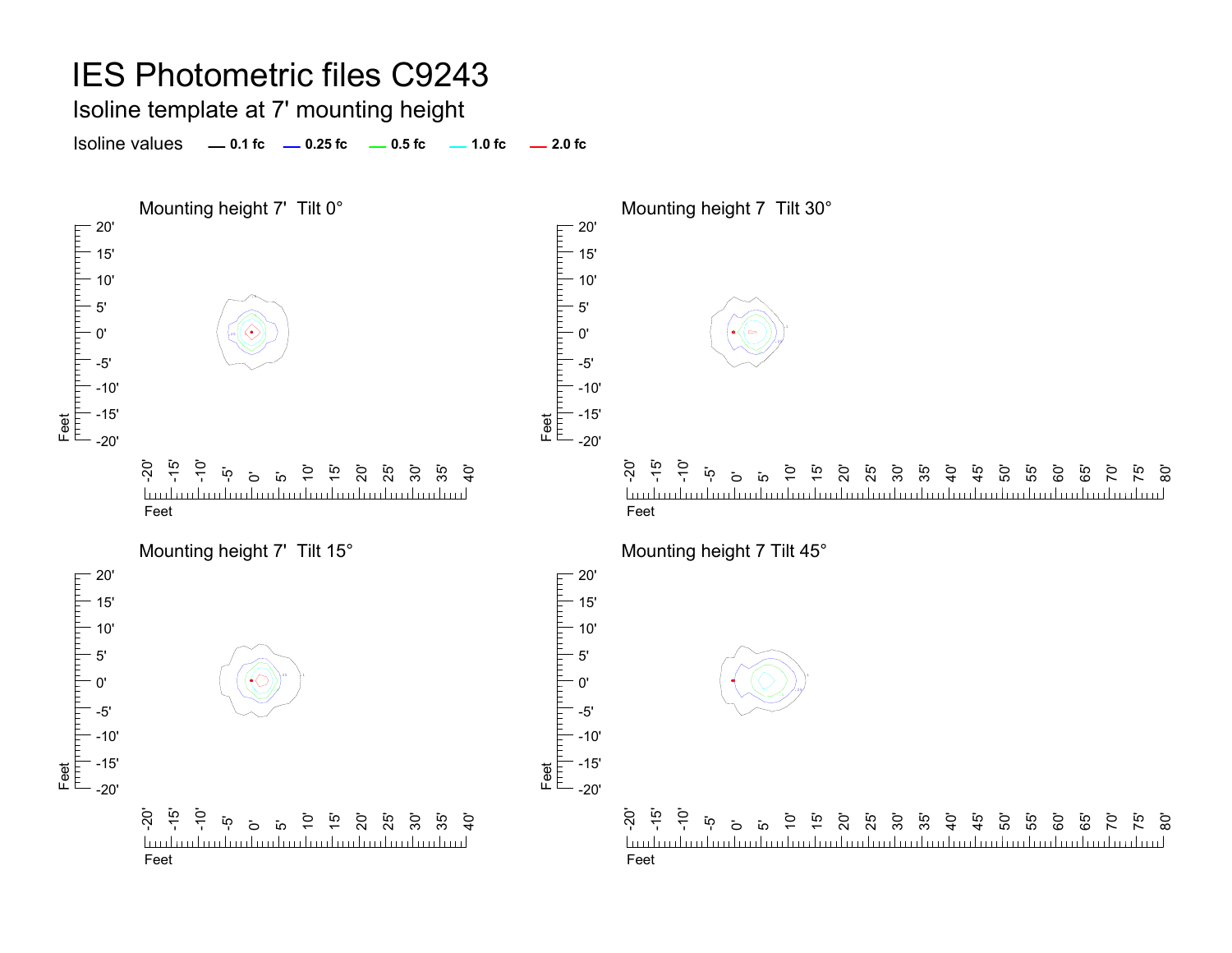Isoline template at 9' mounting height

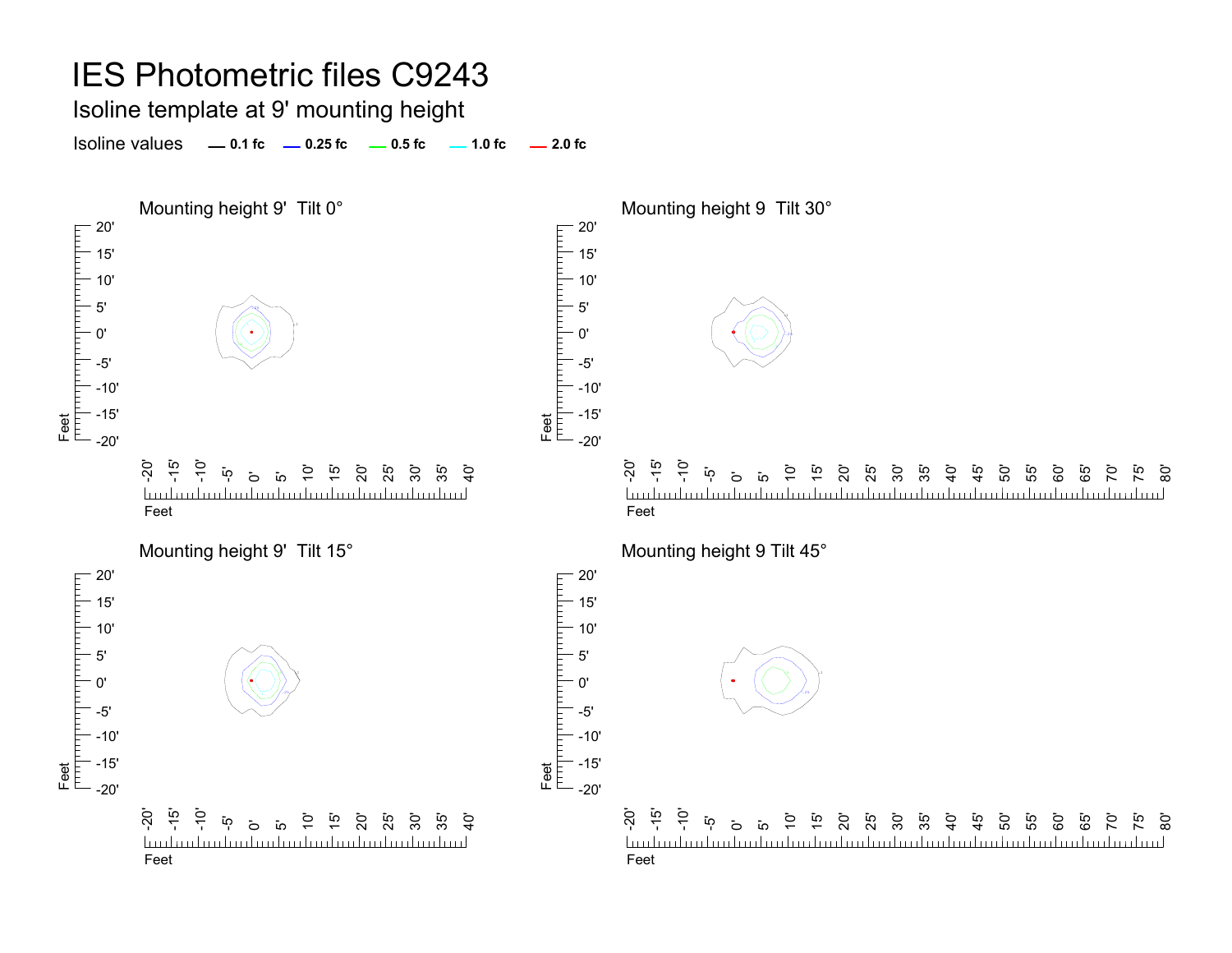# IES Photometric files C9243 Isoline template at 11' mounting height

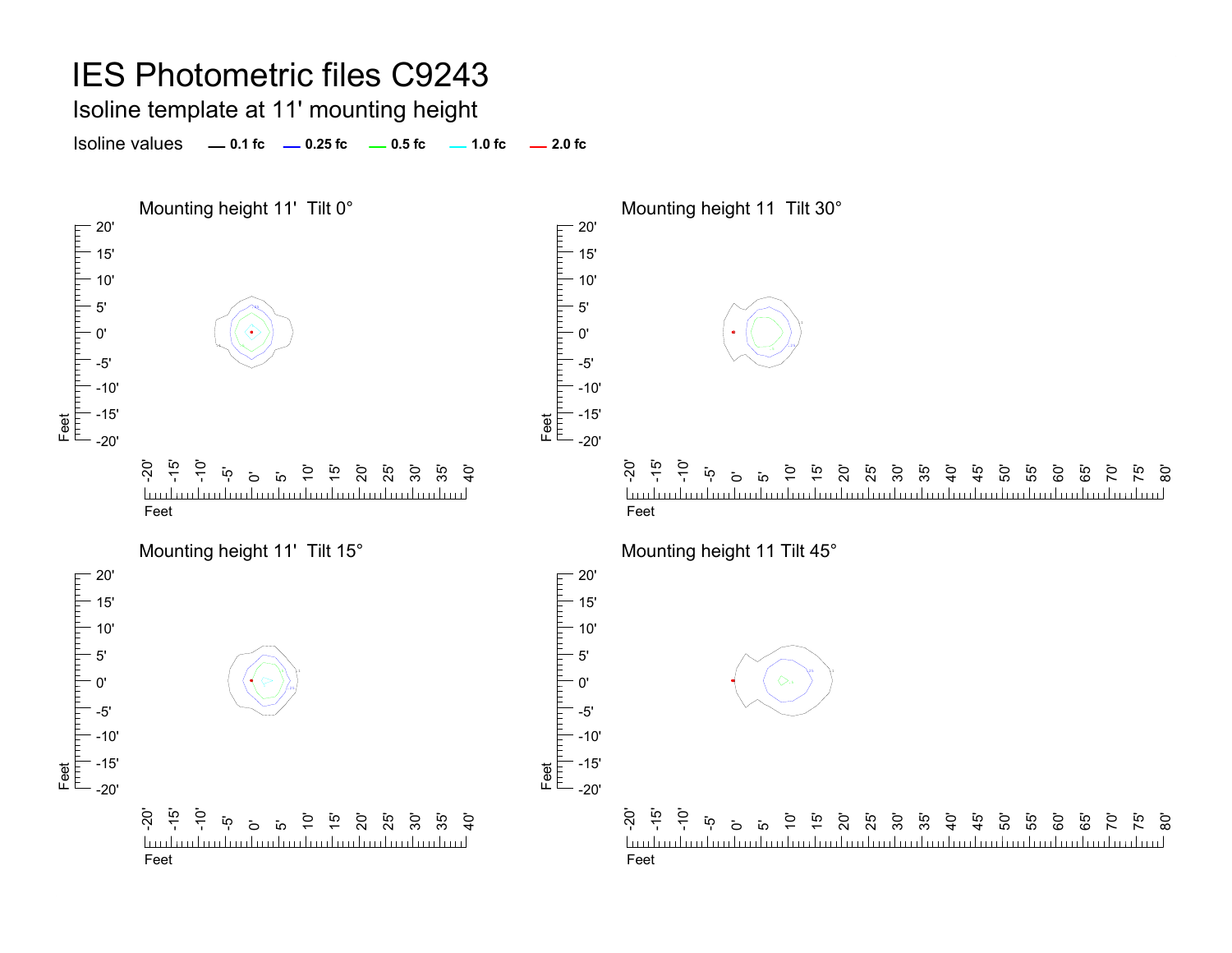Isoline template at 15' mounting height

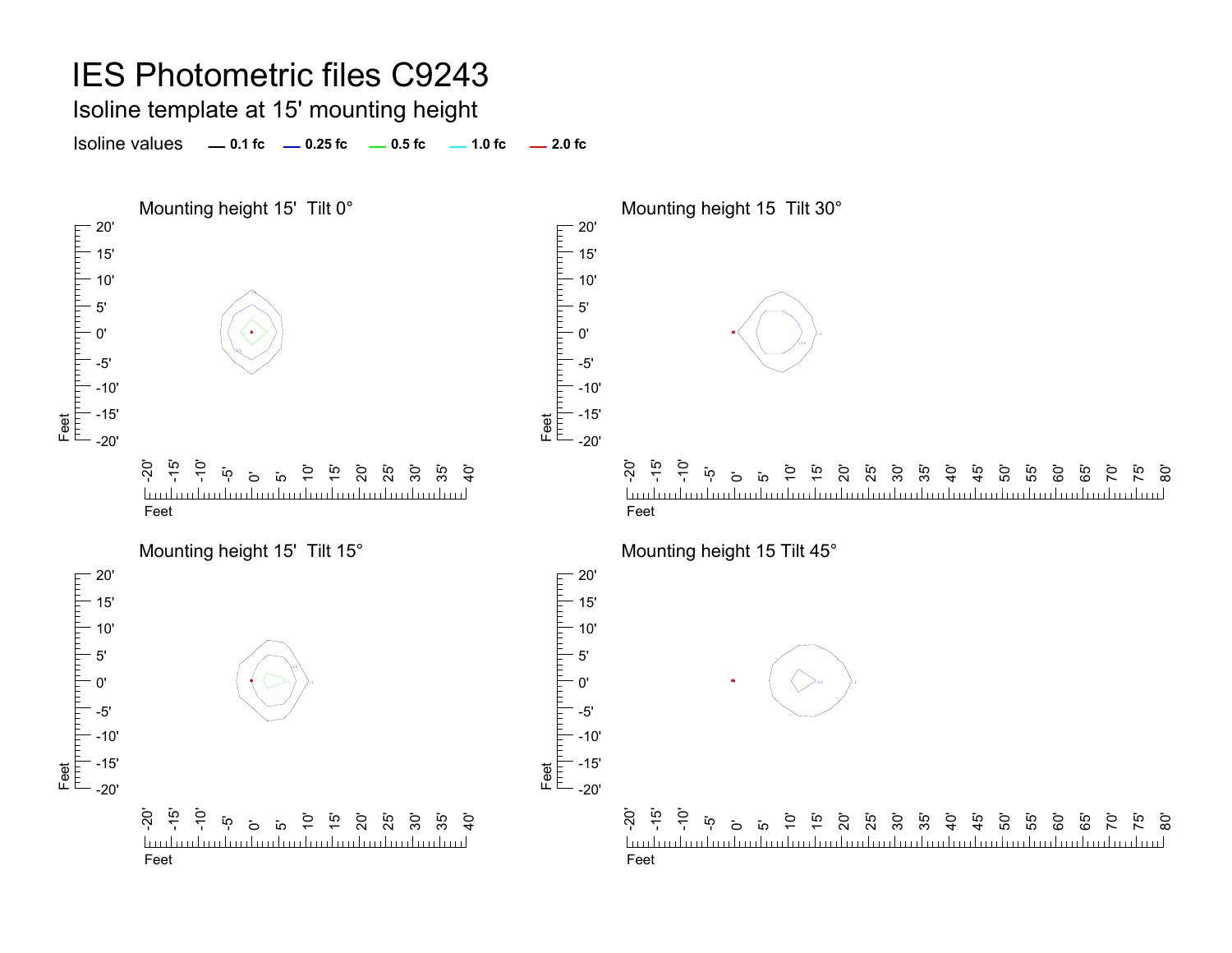Isoline template at 20' mounting height